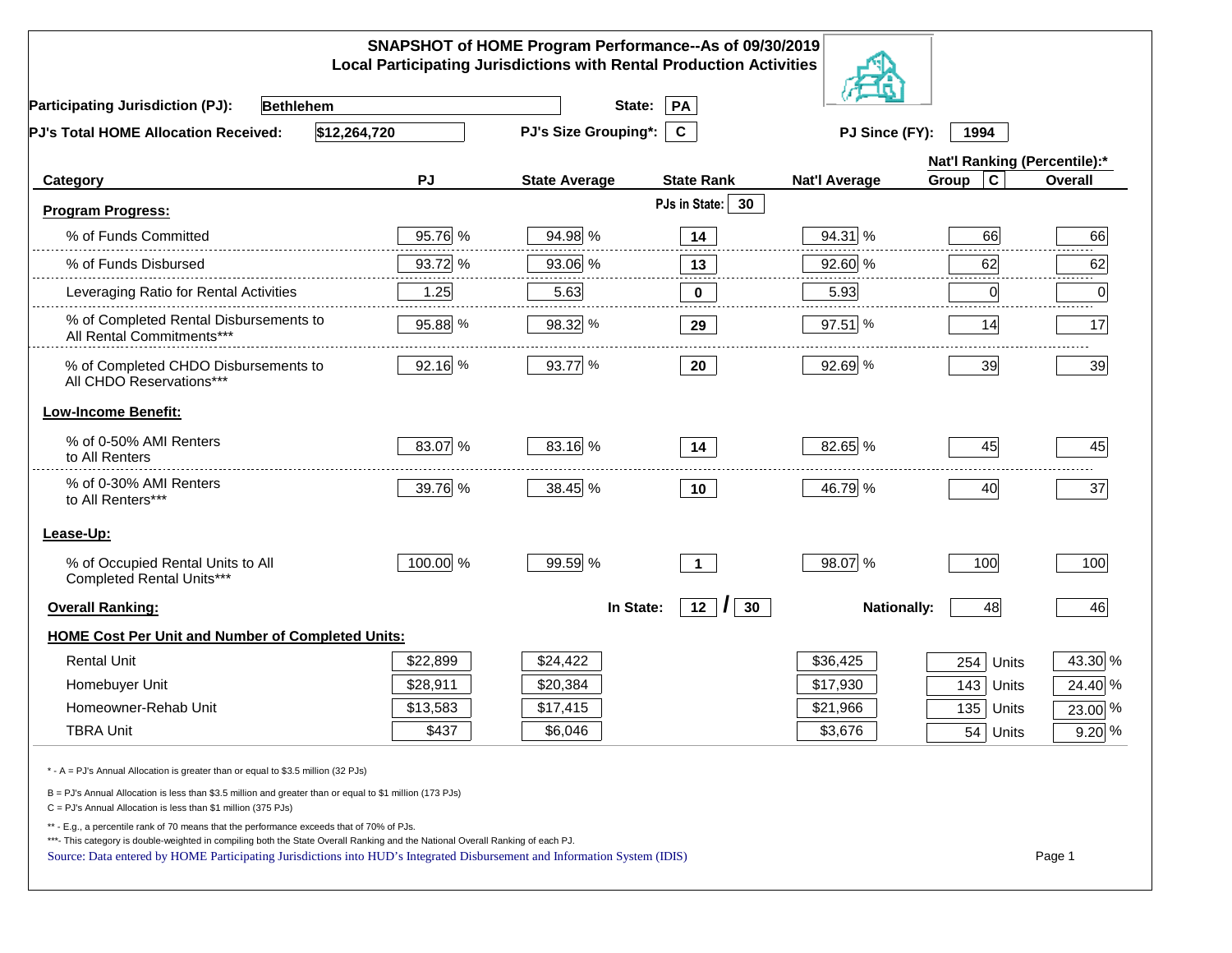| <b>Participating Jurisdiction (PJ): Bethlehem</b>                           |             |      |               |                            | $\overline{PA}$ |                                        |                                 |                      |                                   |             |
|-----------------------------------------------------------------------------|-------------|------|---------------|----------------------------|-----------------|----------------------------------------|---------------------------------|----------------------|-----------------------------------|-------------|
| <b>Total Development Costs:</b>                                             |             |      | <b>Rental</b> | Homebuyer                  |                 | <b>Homeowner</b>                       | <b>CHDO Operating Expenses:</b> | PJ:                  |                                   | $0.4\%$     |
| (average reported cost per unit in<br><b>HOME-assisted projects)</b>        | PJ:         |      | \$40,546      | \$88,211                   |                 | \$19,365                               | (% of allocation)               | <b>National Avg:</b> |                                   | $1.1\%$     |
|                                                                             | State:*     |      | \$134,012     | \$53,428                   |                 | \$18,176                               |                                 |                      |                                   |             |
|                                                                             | National:** |      | \$135,225     | \$88,236                   |                 | \$26,222                               |                                 |                      |                                   |             |
|                                                                             |             |      |               | Rental Homebuyer Homeowner | <b>TBRA</b>     |                                        |                                 |                      | <b>Rental Homebuyer Homeowner</b> | <b>TBRA</b> |
| <b>RACE:</b>                                                                |             | %    | ℅             | ℅                          | $\%$            | <b>HOUSEHOLD TYPE:</b>                 | %                               | $\frac{9}{6}$        | ℅                                 | $\%$        |
| White:                                                                      |             | 61.4 | 26.6          | 42.2                       | 0.0             | Single/Non-Elderly:                    | 44.5                            | 12.6                 | 26.7                              | 0.0         |
| <b>Black/African American:</b>                                              |             | 10.6 | 8.4           | 4.4                        | 0.0             | Elderly:                               | 29.5                            | 0.0                  | 16.3                              | 0.0         |
| Asian:                                                                      |             | 0.4  | 0.0           | 0.0                        | 0.0             | <b>Related/Single Parent:</b>          | 19.3                            | 55.9                 | 24.4                              | 0.0         |
| American Indian/Alaska Native:                                              |             | 0.0  | 0.0           | 0.0                        | 0.0             | <b>Related/Two Parent:</b>             | 2.4                             | 26.6                 | 27.4                              | 0.0         |
| Native Hawaiian/Pacific Islander:                                           |             | 0.0  | 0.0           | 0.0                        | 0.0             | Other:                                 | 4.3                             | 1.4                  | 5.2                               | 0.0         |
| American Indian/Alaska Native and White:                                    |             | 0.4  | 0.0           | 0.0                        | 0.0             |                                        |                                 |                      |                                   |             |
| Asian and White:                                                            |             | 0.0  | 0.0           | 0.0                        | 0.0             |                                        |                                 |                      |                                   |             |
| <b>Black/African American and White:</b>                                    |             | 0.0  | 0.0           | 0.0                        | 0.0             |                                        |                                 |                      |                                   |             |
| American Indian/Alaska Native and Black:                                    |             | 0.0  | 0.0           | 0.0                        | 0.0             |                                        |                                 |                      |                                   |             |
| <b>Other Multi Racial:</b>                                                  |             | 2.0  | 1.4           | 0.7                        | 0.0             |                                        |                                 |                      |                                   |             |
| Asian/Pacific Islander:                                                     |             | 0.0  | 0.0           | 0.0                        | 0.0             |                                        |                                 |                      |                                   |             |
| <b>ETHNICITY:</b>                                                           |             |      |               |                            |                 |                                        |                                 |                      |                                   |             |
| <b>Hispanic</b>                                                             |             | 25.2 | 60.1          | 52.6                       | 0.0             |                                        |                                 |                      |                                   |             |
| <b>HOUSEHOLD SIZE:</b>                                                      |             |      |               |                            |                 | <b>SUPPLEMENTAL RENTAL ASSISTANCE:</b> |                                 |                      |                                   |             |
| 1 Person:                                                                   |             | 64.6 | 11.2          | 32.6                       | 0.0             | Section 8:                             | 19.3                            | $0.0$ <sup>#</sup>   |                                   |             |
| 2 Persons:                                                                  |             | 17.3 | 20.3          | 18.5                       | 0.0             | <b>HOME TBRA:</b>                      | 9.4                             |                      |                                   |             |
| 3 Persons:                                                                  |             | 8.7  | 36.4          | 20.0                       | 0.0             | Other:                                 | 18.1                            |                      |                                   |             |
| 4 Persons:                                                                  |             | 6.3  | 18.9          | 16.3                       | 0.0             | No Assistance:                         | 53.1                            |                      |                                   |             |
| 5 Persons:                                                                  |             | 2.4  | 7.0           | 10.4                       | 0.0             |                                        |                                 |                      |                                   |             |
| 6 Persons:                                                                  |             | 0.8  | 2.1           | 2.2                        | 0.0             |                                        |                                 |                      |                                   |             |
| 7 Persons:                                                                  |             | 0.0  | 0.7           | 0.0                        | 0.0             |                                        |                                 |                      |                                   |             |
| 8 or more Persons:                                                          |             | 0.0  | 0.0           | 0.0                        | 0.0             | # of Section 504 Compliant Units:      |                                 | 66                   |                                   |             |
| The State average includes all local and the State PJs within that state    |             |      |               |                            |                 |                                        |                                 |                      |                                   |             |
| ** The National average includes all local and State PJs, and Insular Areas |             |      |               |                            |                 |                                        |                                 |                      |                                   |             |

urce: Data entered by HOME Participating Jurisdictions into HUD's Integrated Disbursement and Information System (IDIS) Page 2